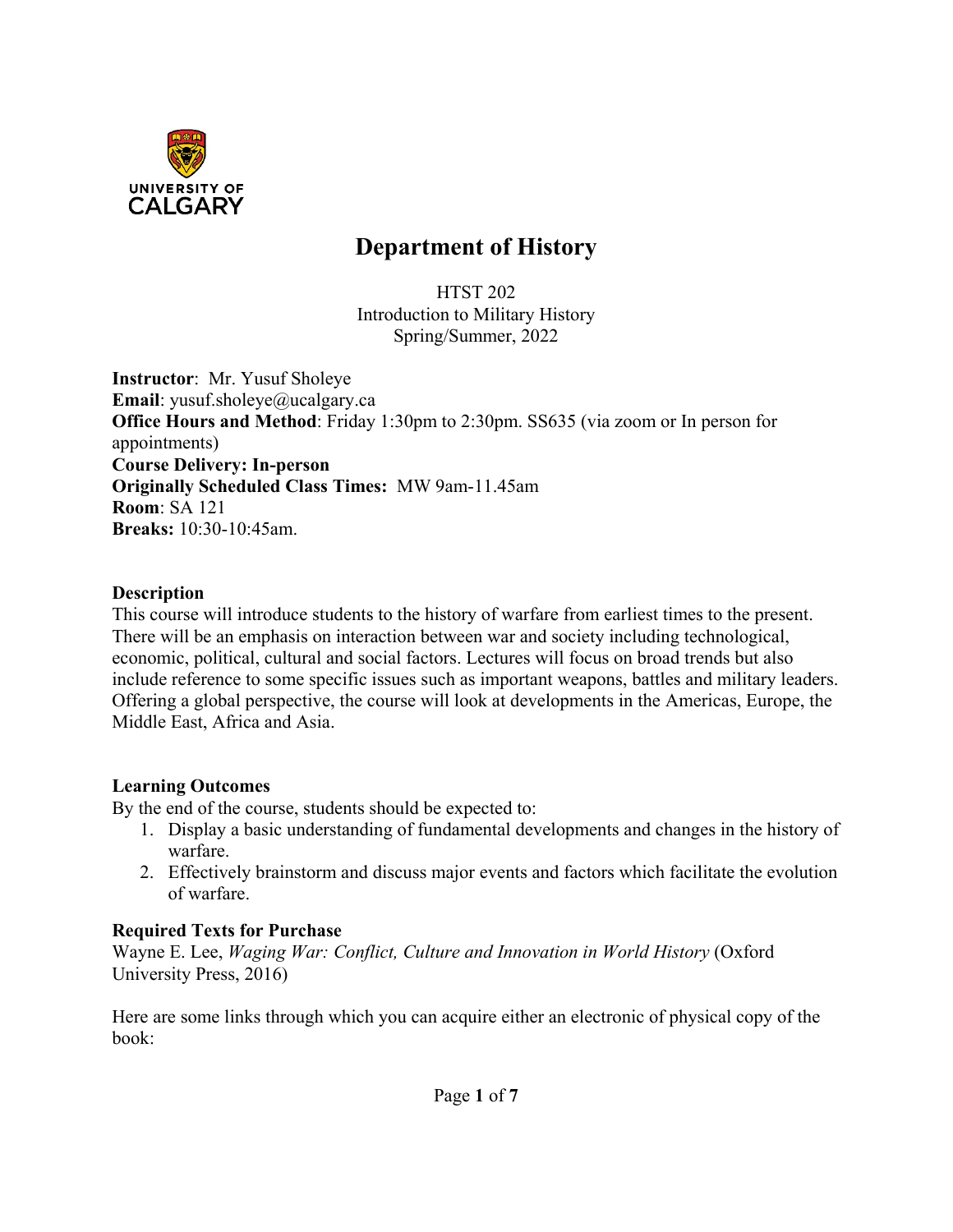<https://calgary-store.vitalsource.com/products/waging-war-wayne-e-lee-v9780190267216>

[https://www.calgarybookstore.ca/buy\\_textbooks.asp?](https://www.calgarybookstore.ca/buy_textbooks.asp?)

[https://www.amazon.ca/Waging-War-Conflict-Culture-](https://www.amazon.ca/Waging-War-Conflict-Culture-Innovation/dp/0199797455/ref=sr_1_1?dchild=1&keywords=wayne+lee+waging+war&qid=1596386767&sr=8-1)

[Innovation/dp/0199797455/ref=sr\\_1\\_1?dchild=1&keywords=wayne+lee+waging+war&qid=159](https://www.amazon.ca/Waging-War-Conflict-Culture-Innovation/dp/0199797455/ref=sr_1_1?dchild=1&keywords=wayne+lee+waging+war&qid=1596386767&sr=8-1) [6386767&sr=8-1](https://www.amazon.ca/Waging-War-Conflict-Culture-Innovation/dp/0199797455/ref=sr_1_1?dchild=1&keywords=wayne+lee+waging+war&qid=1596386767&sr=8-1)

#### **Assessment**

| <b>Assessment Method</b> | Weight | Due Date |
|--------------------------|--------|----------|
| Take Home Mid-term       | 40%    | 23 May   |
| <b>Class Discussions</b> | 10 %   |          |
| Take Home Final Exam     | 50%    | 15 June  |
|                          |        |          |
|                          |        |          |
|                          |        |          |
|                          |        |          |
|                          |        |          |
|                          |        |          |
|                          |        |          |
|                          |        |          |

**TAKE HOME MID-TERM TEST**: This exam requires students to write an analytical paper to one question of three questions of their choice. The questions will involve analyzing information presented during lectures and contained in the course textbook. The questions will be broad requiring students to mobilize information from a variety of lectures and textbook chapters. The answer must be at least 1500 words long. Students will receive the take Home Mid-term via D2L on a Friday 6 May and must return their answer no later than the Friday **23 May** via the D2L drop box. This is not a "group assignment" and students are expected to do their own work. **CLASS DISCUSSIONS:** At the beginning of every class there will be a discussion about a specific question related to the course outline for the week. Participation in this activity is worth 10% of the total grade for this course. Students will be divided into different groups during these discussions.

**TAKE HOME FINAL EXAM**: Similar to the Mid-term, the Final Exam requires students to write an answer to two questions out of a choice of five questions. The questions will involve analyzing information presented during lectures and contained in the course textbook. The questions will be broad requiring students to mobilize information from a variety of lectures and textbook chapters. This is not a "group assignment" and students are expected to do their own work. Exam questions will be posted on D2L by 11am June 13 and answers to the questions will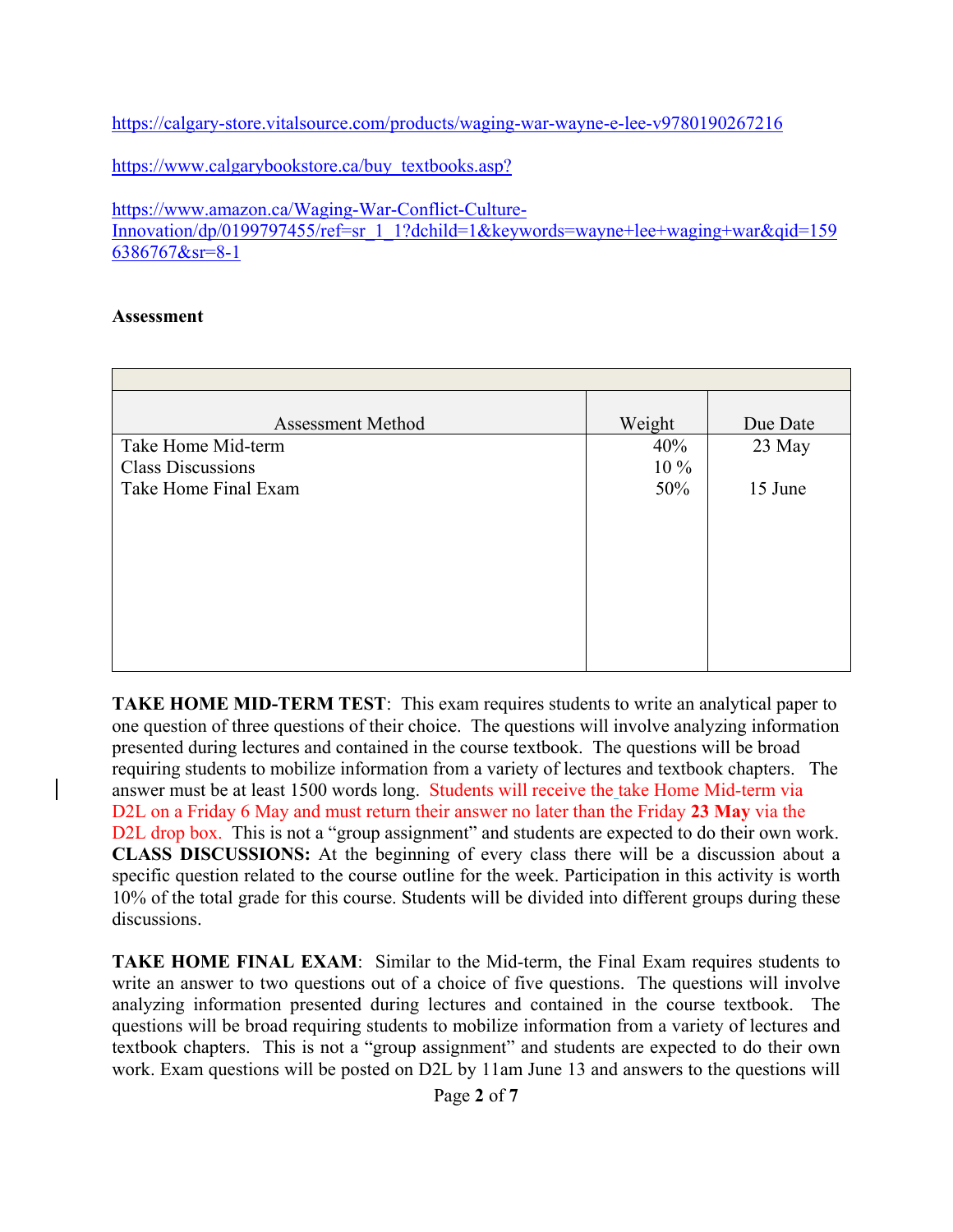be expected by 11.30pm June 15. Please late submission without explaining to the instructor beforehand will not be tolerated.

### **Late Submissions Policy**

Late submissions will not be accepted without prior approval of the course instructor. Students are encouraged to email the instructor if there is a problem with meeting a deadline. Extensions can be negotiated.

# **Learning Technologies Requirements**

There is a D2L site for this course which contains class resources and materials (see d2L.ucalgary.ca) and office hours will operate via Zoom. In order to successfully engage in their learning experiences at the University of Calgary, students in this course will need reliable access to the following technology: A computer with a supported operating system a microphone and speaker (built-in or external or headset); current antivirus and/or firewall software enabled; broadband internet connection.

# **Schedule**

Lectures for this course will follow this schedule:

| Date            | <b>Topic</b>                                                                                                                                                                             | <b>Reading/Assignments/Due</b><br><b>Dates</b>                             |
|-----------------|------------------------------------------------------------------------------------------------------------------------------------------------------------------------------------------|----------------------------------------------------------------------------|
| May 4           | Course Introduction – What is Military<br>History? Have humans always fought<br>wars? Ancient Warfare: Egypt and its<br>Neighbors.                                                       | Reading: Lee, <i>Waging War</i> ,<br>Introduction.<br>Chapters $1, 2, 3$ . |
| May 9-11        | Ancient Warfare: Greece and Rome,<br>Warfare in Medieval Europe, North Africa,<br>the Middle East, Ottoman Empire and<br>China.                                                          | Reading: Lee, <i>Waging War</i> ,<br>Chapters 4, 5, 6, 7.                  |
| May 16-18       | Military Revolution in Early Modern<br>Europe, Warfare in Pre-Colonial Africa,<br>and the Americas. Industrial and Colonial<br>Wars of the late $19^{th}/early$ 20 <sup>th</sup> Century | Reading: Lee, <i>Waging War</i> ,<br>Chapters 8, 9, and 10.                |
| May 25          | The First World War (1914-18) The<br>Second World War (1939-45)                                                                                                                          | Reading: Lee, Waging War,<br>Chapter 11 and 12                             |
| May $30$ -Jun 1 | The Cold War Era $(1945-90)$                                                                                                                                                             | Reading: Lee, <i>Waging War</i> ,<br>Chapter 13.                           |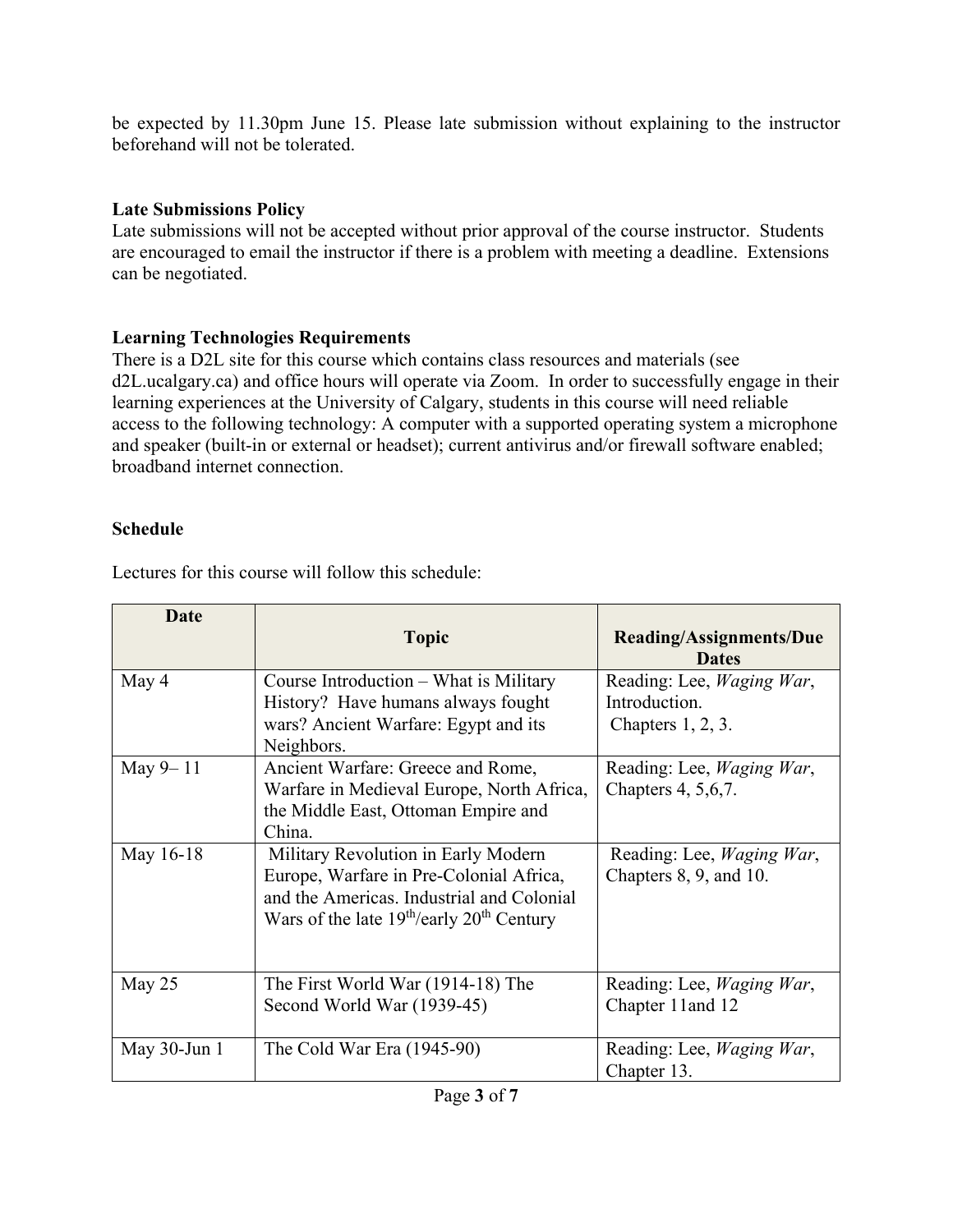| June $6-8$ | Contemporary warfare in the globe I  | Reading: Lee, Waging War, |
|------------|--------------------------------------|---------------------------|
|            |                                      | review Chapter 14         |
| June 13    | Contemporary warfare in the globe II | Reading: Lee, Waging War, |
|            |                                      | review Chapter 14         |
| June 15    | Final exams due                      |                           |

#### **FOLLOWING INFORMATION APPEARS ON ALL DEPARTMENT OF HISTORY COURSE OUTLINES**

#### **Departmental Grading System**

The following percentage-to-letter grade conversion scheme is used in all Canadian Studies, History, and Latin American Studies courses, except for HTST 200.

| Percentage | Letter | <b>Grade Point</b> | <b>Description</b>                          |
|------------|--------|--------------------|---------------------------------------------|
|            | Grade  | Value              |                                             |
| 90-100     | $A+$   | 4.00               | Outstanding performance                     |
| 85-89      | A      | 4.00               | Excellent performance                       |
| 80-84      | $A-$   | 3.70               | Approaching excellent performance           |
| 77-79      | $B+$   | 3.30               | Exceeding good performance                  |
| $73 - 76$  | B      | 3.00               | Good performance                            |
| 70-72      | $B -$  | 2.70               | Approaching good performance                |
| 67-69      | $C+$   | 2.30               | Exceeding satisfactory performance          |
| 63-66      | C      | 2.00               | Satisfactory performance                    |
| $60 - 62$  | $C-$   | 1.70               | Approaching satisfactory performance.       |
| 56-59      | $D+$   | 1.30               | Marginal pass. Insufficient preparation for |
|            |        |                    | subsequent courses in the same subject      |
| $50 - 55$  | D      | 1.00               | Minimal Pass. Insufficient preparation for  |
|            |        |                    | subsequent courses in the same subject.     |
| $0-49$     | F      | $\theta$           | Failure. Did not meet course requirements.  |

Please Note: Students are expected to reach the grade range to receive that letter grade (i.e to receive an A- a student will have earned an 80 or 3.7 in the course). Assume that there will be no rounding up unless a faculty member announces otherwise.

#### **Program Advising and Student Information Resources**

- For program advising in the Faculty of Arts, contact the [Arts Students Centre](https://arts.ucalgary.ca/current-students/undergraduate/academic-advising) (ASC).
- For questions about admissions, student awards, common registration issues, financial aid and student fees, contact [Enrolment Services](https://www.ucalgary.ca/registrar/contact-us/enrolment-services-advising)
- Sometimes unexpected circumstances may affect your schedule. You can change your registration during the course change period. Please see the Registration Changes and [Exemption Requests](https://www.ucalgary.ca/registrar/registration/appeals) page.

*Attention history majors: History 300 is a required course for all history majors. You should normally take this course in your second year.*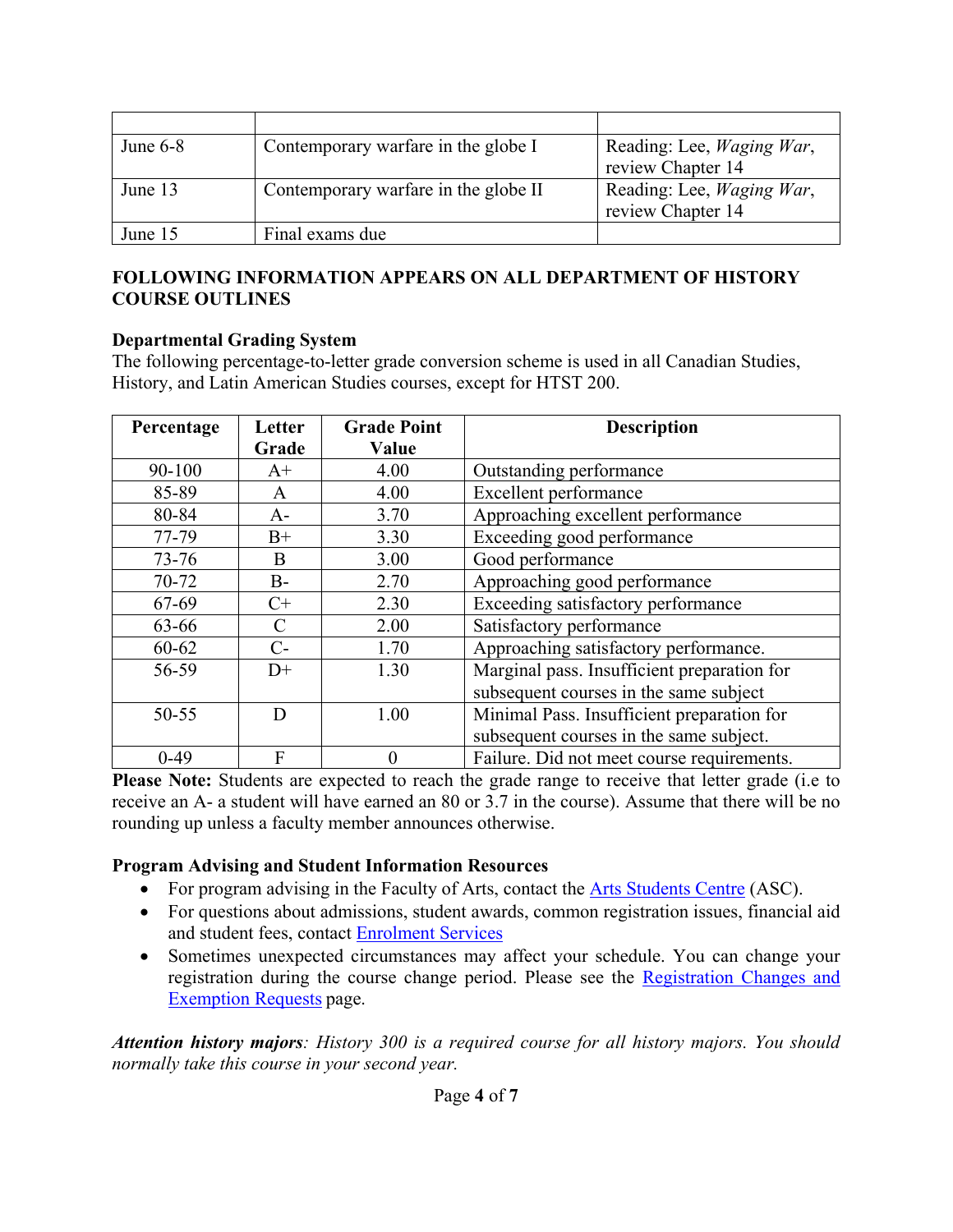#### **Writing**

All written assignments and written exam responses are assessed partly on writing skills. Writing skills include surface correctness (grammar, punctuation, sentence structure, etc.) and general clarity and organization. Research papers must be properly documented according to the format described in *[The History Student's Handbook](https://arts.ucalgary.ca/history/current-students/undergraduate/student-handbook)*.

#### **Academic Misconduct**

Academic Misconduct refers to student behavior which compromises proper assessment of a student's academic activities and includes cheating; fabrication; falsification; plagiarism; unauthorized assistance; failure to comply with an instructor's expectations regarding conduct required of students completing academic assessments in their courses; and failure to comply with exam regulations applied by the Registrar.

For more information, please see the University of Calgary **[Student Academic Misconduct Policy](https://www.ucalgary.ca/legal-services/university-policies-procedures/student-academic-misconduct-policy)** documents, and visit the [Academic Integrity Website.](https://ucalgary.ca/student-services/student-success/learning/academic-integrity)

#### **Plagiarism**

Plagiarism occurs when students submit or present the ideas and/or writing of others as if they were their own or when they submit their own work to two different classes. Please see *[The History](https://arts.ucalgary.ca/history/current-students/undergraduate/student-handbook)  [Student's Handbook](https://arts.ucalgary.ca/history/current-students/undergraduate/student-handbook)* for more details, but to summarize, plagiarism may take several forms:

- Failing to cite sources properly
- Submitting borrowed, purchased, and/or ghostwritten papers
- Submitting one's own work for more than one course without the permission of the instructor(s) involved
- Extensive paraphrasing of one or a few sources, even when referenced properly, unless the essay is a critical analysis of those works

Plagiarism is a serious academic offence, and written work that appears to contain plagiarized passages will not be graded. All such work will be reported to the Faculty of Art's associate deans of students who will apply the penalties specified in [the university calendar.](https://www.ucalgary.ca/pubs/calendar/current/k.html)

#### **Academic Accommodation**

It is the student's responsibility to request academic accommodations according to the [Student](https://www.ucalgary.ca/legal-services/university-policies-procedures/student-accommodation-policy)  [Accommodations policy.](https://www.ucalgary.ca/legal-services/university-policies-procedures/student-accommodation-policy) Students needing an accommodation based on disability or medical concerns should contact Student Accessibility Services (SAS) in accordance with the [Procedure](https://www.ucalgary.ca/legal-services/university-policies-procedures/accommodation-students-disabilities-procedure)  [for Accommodations for Students with Disabilities.](https://www.ucalgary.ca/legal-services/university-policies-procedures/accommodation-students-disabilities-procedure) Students who require an accommodation in relation to their coursework based on a protected ground other than Disability should communicate this need in writing to their instructor.

SAS will process the request and issue letters of accommodation to instructors. For additional information on support services and accommodations for students with disabilities, visit [Student](http://www.ucalgary.ca/access/)  [Accessibility Services.](http://www.ucalgary.ca/access/)

#### **Research Ethics**

Students are advised that any research with human subjects – including any interviewing (even with friends and family), opinion polling, or unobtrusive observation – must have the approval of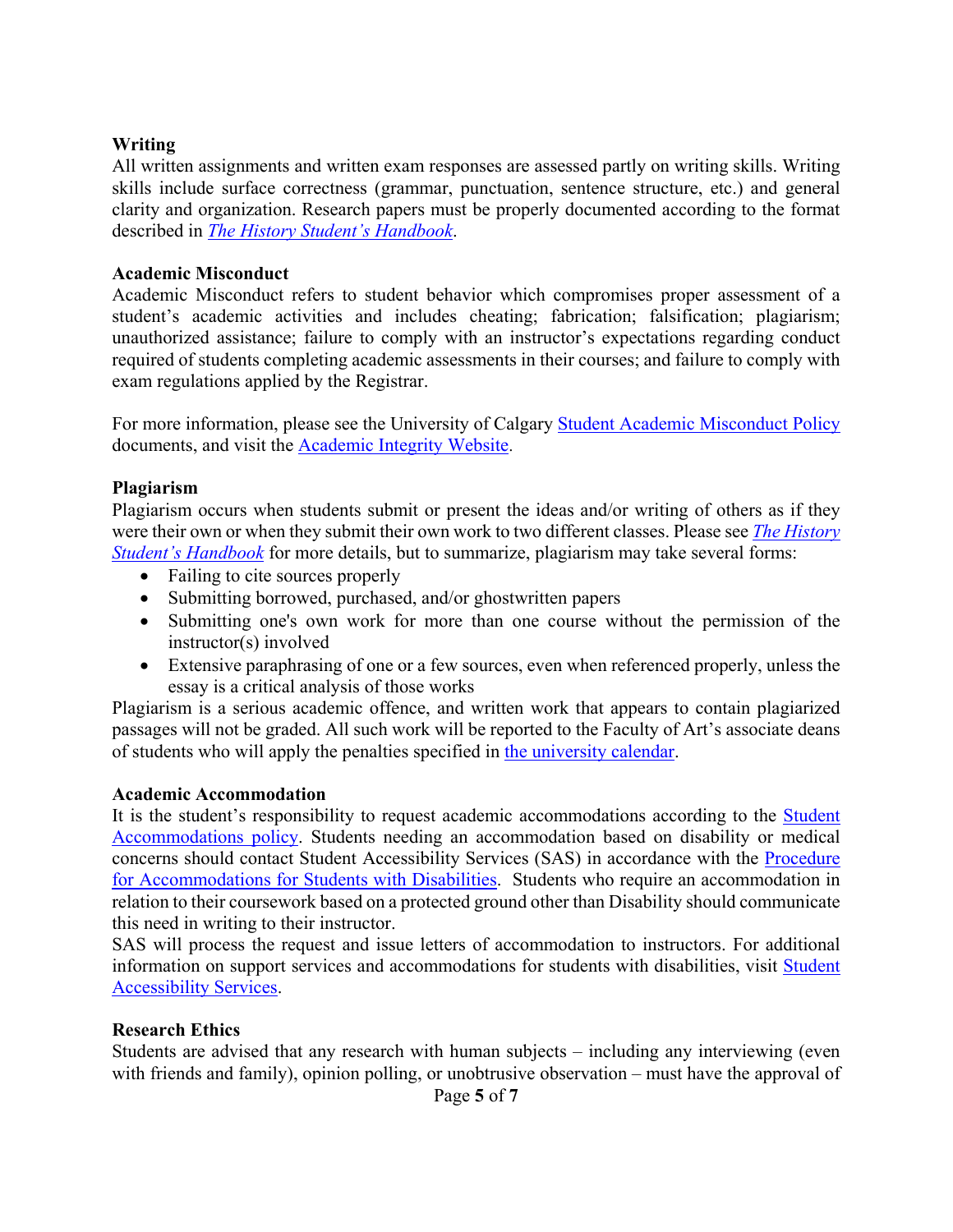the [Conjoint Faculties Research Ethics Board.](https://research.ucalgary.ca/conduct-research/ethics-compliance/human-research-ethics/conjoint-faculties-research-ethics-board) In completing course requirements, students must not undertake any human subjects research without discussing their plans with the instructor, to determine if ethics approval is required.

#### **Instructor Intellectual Property**

Course materials created by instructors (including presentations and posted notes, labs, case studies, assignments and exams) remain the intellectual property of the instructor. These materials may NOT be reproduced, redistributed, or copied without the explicit consent of the instructor. The posting of course materials to third party websites such as note-sharing sites without permission is prohibited. Sharing of extracts of these course materials with other students enrolled in the course at the same time may be allowed under fair dealing.

### **Copyright Legislation**

All students are required to read the University of Calgary policy on [Acceptable Use of Material](https://www.ucalgary.ca/legal-services/university-policies-procedures/acceptable-use-material-protected-copyright-policy)  [Protected by Copyright](https://www.ucalgary.ca/legal-services/university-policies-procedures/acceptable-use-material-protected-copyright-policy) and requirements of [the Copyright Act](https://laws-lois.justice.gc.ca/eng/acts/C-42/index.html) to ensure they are aware of the consequences of unauthorised sharing of course materials (including instructor notes, electronic versions of textbooks etc.). Students who use material protected by copyright in violation of this policy may be disciplined under [the Non-Academic Misconduct Policy.](https://www.ucalgary.ca/pubs/calendar/current/k.html)

# **Copyright of Educational Materials**

The University of Calgary has opted out of the Access Copyright Interim Tariff proposed by the Copyright Board. Therefore, instructors in all University of Calgary courses will strictly adhere to Copyright Act regulations and the educational exceptions permitted by the Act for both print and digital course material. No copyrighted material may be placed on course D2L or web sites without the prior permission of the copyright holders. In some cases, this may mean that instructors will require you to purchase a print course pack from the University of Calgary bookstore or consult books on reserve at the library. Please see the [University of Calgary copyright page.](http://library.ucalgary.ca/copyright)

### **Freedom of Information and Protection of Privacy**

Student information will be collected in accordance with usual classroom practice. Students' assignments will be accessible only by the authorized course faculty and teaching assistants. Private information related to the individual student is treated with the utmost regard.

# **Media Recording**

The instructor may use media recordings to record the delivery of a lecture for various reasons, including lecture capture and self-assessment. Students will be informed of media recordings in advance and the recording device will be fixed on the instructor. In the event that incidental student participation is recorded, the instructor will ensure that any identifiable content (video or audio) is masked, or will seek consent from identifiable students, before making a recording available to the class.

# *Media Recording for the Assessment of Student Learning*

The instructor may use media recordings as part of the assessment of students, by prior arrangement. This may include but is not limited to classroom discussions, presentations, clinical practice, or skills testing that occur during the course. These recordings will be used for student